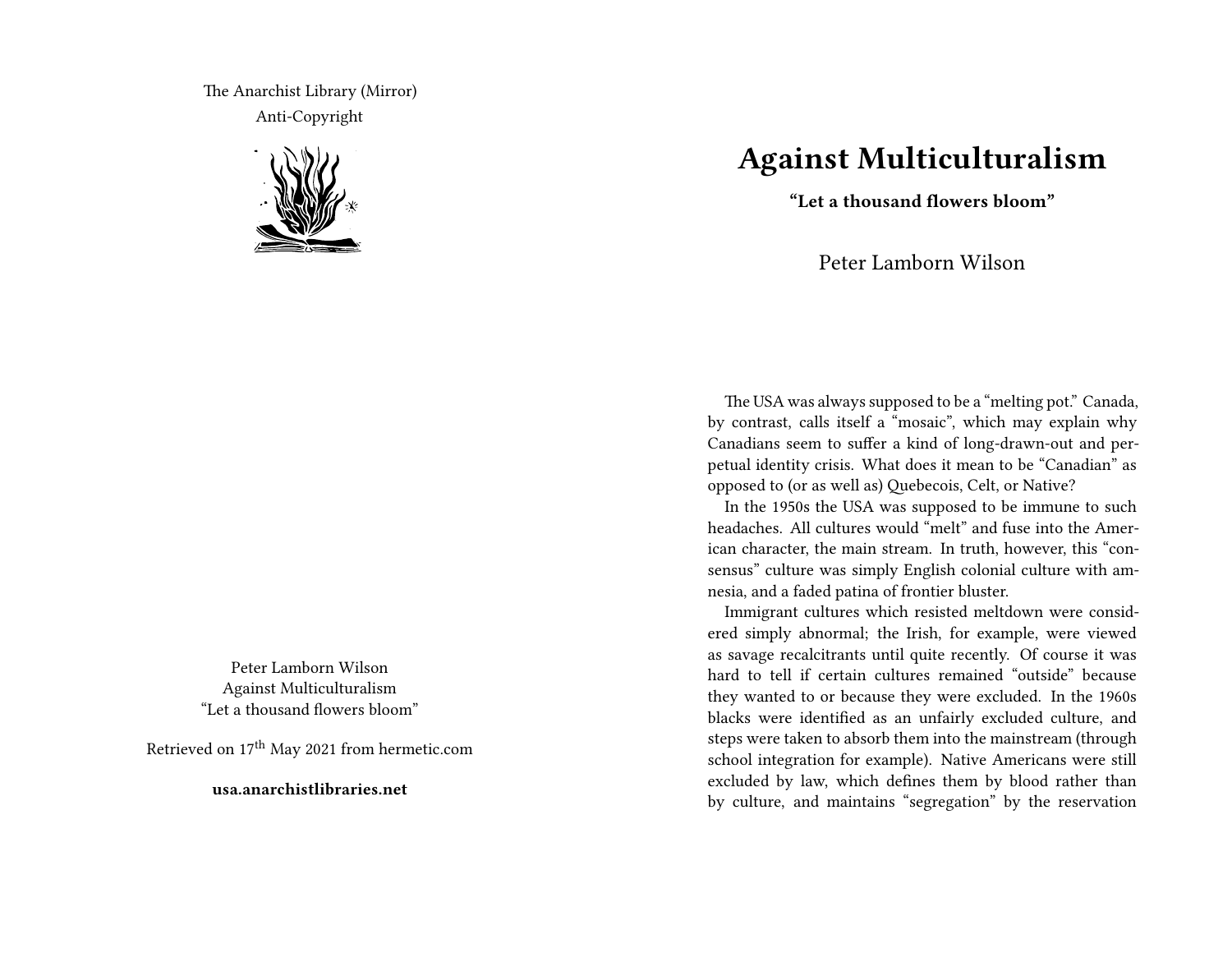system. Jews, Hispanics, Asians, each followed their own trajectory toward assimilation or resistance.

By the late 1970s or early 1980s it became obvious that the Melting Pot had somehow failed. Black culture, the test case, now appeared impossible to absorb. The "consensus" was in danger. The Right, with its schizophrenic attitudes toward race and culture, had faltered. A new "liberal" consensus was proposed. It was called *multiculturalism.*

Let there be no mistake: multiculturalism is a strategy designed to save "America" as an idea, and as a system of social control. Each of the many cultures that make up the nation are now to be allowed a little measure of self-identity and a few simulacra of autonomy. School textbooks now reflect this strategy, with 1950s illustrations of happy historical whites retouched to include a few blacks, Asians and even Natives. A dozen or so departments of multiculturalism spring up at university level. Each minority must now be treated with "dignity" in the curriculum. Conservatives raise a stink: the Canonical Shibboleths of Western Civilization are in danger! Our children will be forced to study … black history! This babble on the Right lends multiculturalism an aura of "radical" righteousness and political correctitude, and the Left leaps forward to defend the new paradigm. In the middle according to theory  $-$  balance will be restored, and the consensus will function again. The trouble is that the theory itself emanates neither from the Right nor Left nor Center. It emanates from the top. It's a theory of *control.*

The old textbooks depicted all ethnic/cultural particularity as a taint which could only be overcome in the great pot of conformity to the Norm. Yet the Norm was itself so clearly and simply a form of hegemonic particularism that the textbooks wore thin and eventually grew transparent. They had to go — I agree. Now we have a few texts which admit, for example, that Columbus was a mixed blessing and that Africans were not morally responsible for being slaves. This is a step forward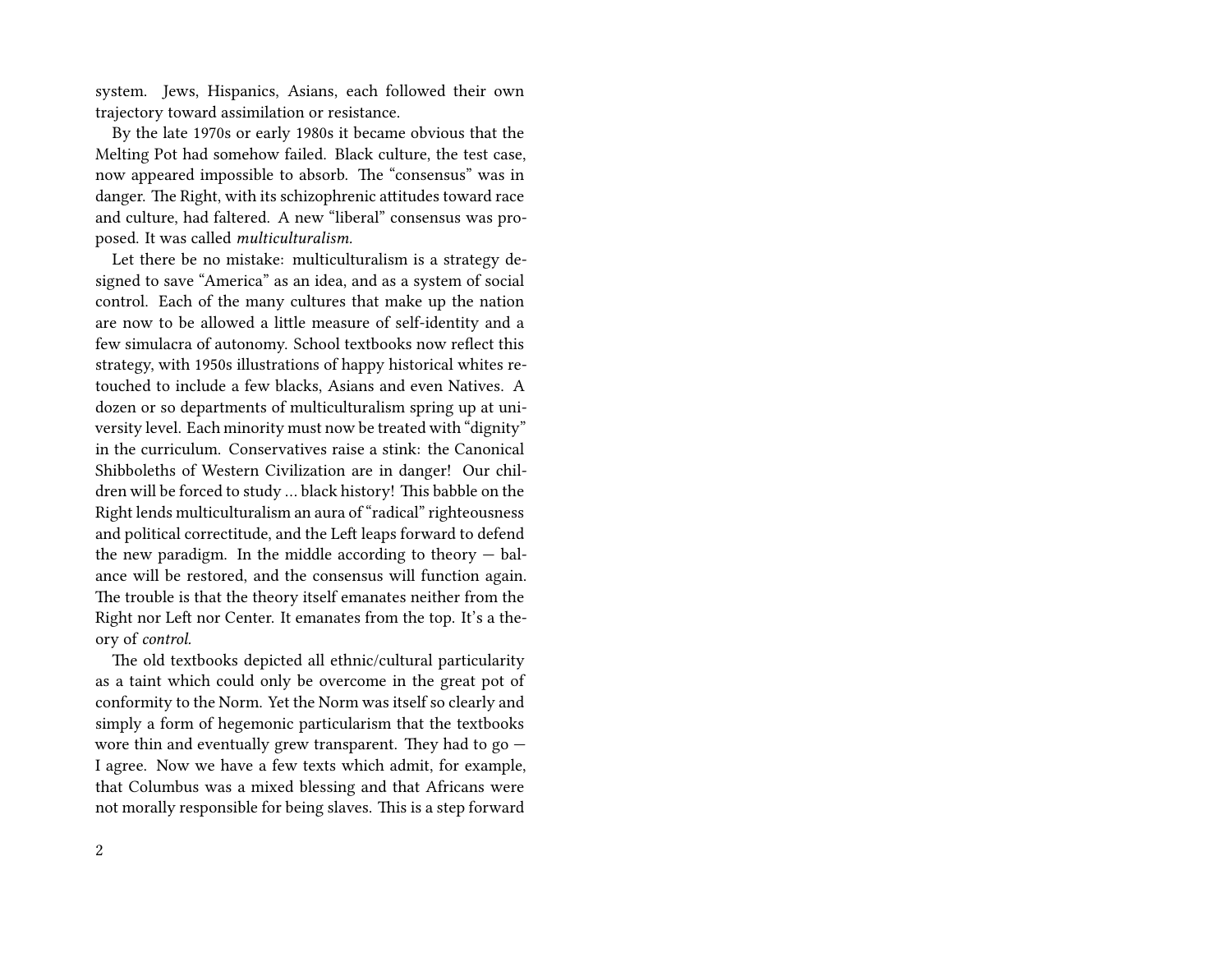— I agree. However, I remain interested in knowing precisely *who* has given us permission to hold such opinions — and *why*?

In the first place, it seems obvious that each of the "many" particular cultures is being measured against or assimilated to a mainstream "universal" culture. The only difference is that the mainstream now, apparently, values a bit of "diversity," and feels a bit of permissible nostalgia for colorful ethnic customs. At the heart of the discourse however, the very discourse which now defines itself as "multicultural", there remains a "solid core curriculum" made up of the same old Euro-rationalist axiomata, scientistic triumphalism, and ruling-class teleology.

This mainstream constitutes Civilization, and only on the periphery of this centrality can the *cultures* find a place. Whatever the cultures may possess which might be of use to Civilization will of course be accepted with gratitude. Each quaint little local culture has something to offer, something to be "proud" of. A museological passion inspirits the Center; everyone collects little ethnic particularities; everyone's a tourist; everyone *appropriates.*

The multicultural conversation as totalist monologue might go something like this: Yes, your little handicrafts will look good in my living room, where they'll help disguise the fact that my house was designed by  $-$  and perhaps for  $-$  a machine. Yes, your sweat-lodge ceremony will provide us with a pleasant week-end "experience". Gosh, aren't we the Masters of the Universe? Why should we put up with this bland old Anglo-American furniture when we can take *yours instead?* Aren't you grateful? And no more Imperial Colonialism either: we pay for what we take  $-$  and even what we break! Pay, pay, pay. After all, it's *only money.*

Thus multiculturalism is seen in the first place to propose both universalism and particularism at once  $-$  in effect, a totality. Every totality implies a totalitarianism, but in this case, the Whole appears in friendly face, a great theme park where every "special case" can be endlessly reproduced. Multicultur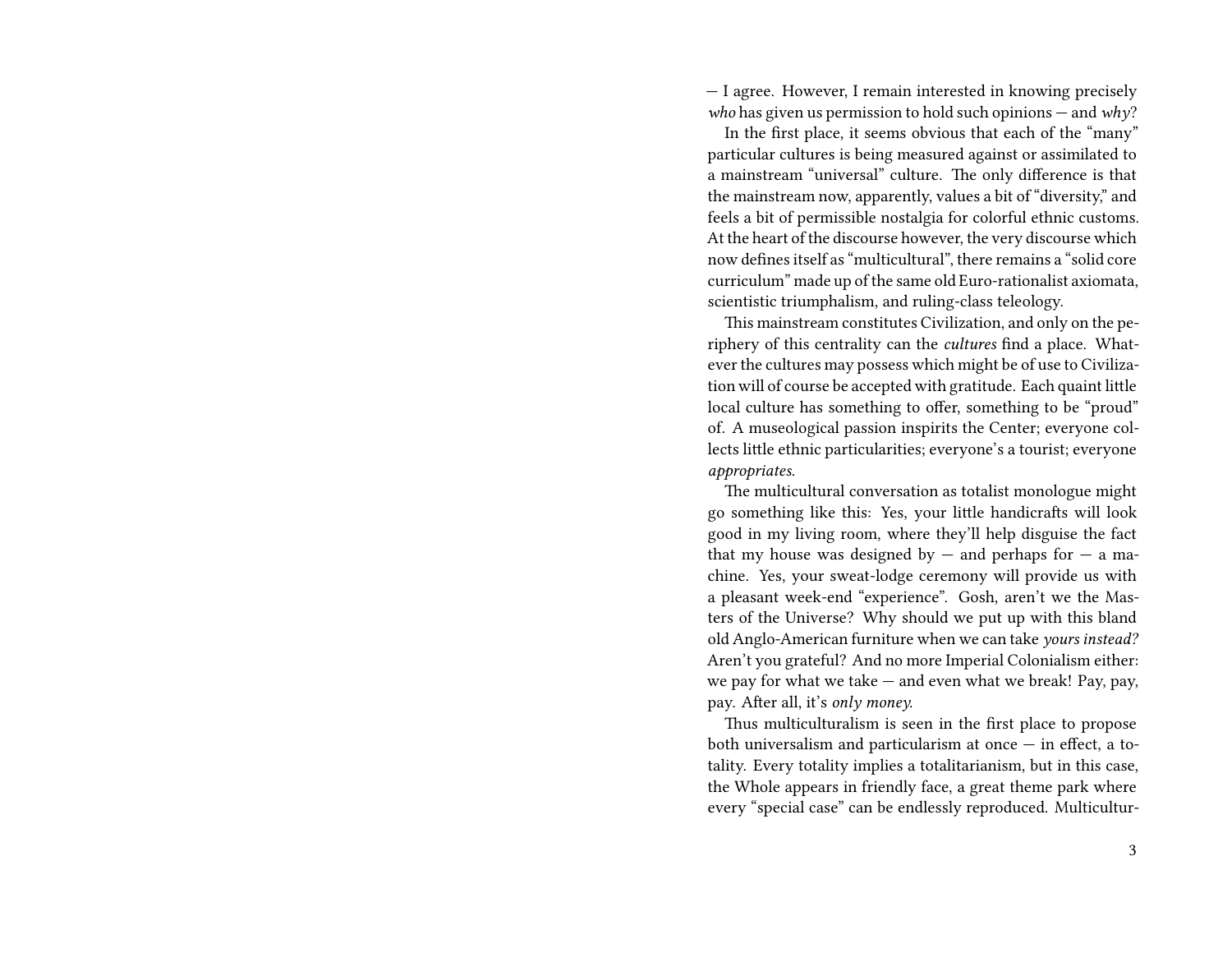alism is the "Spectacle" of communicativeness — conviviality which it renders into *commodity form* and sells back to those who have dreamed it. In this sense multiculturalism appears as the necessary ideological reflection of the Global Market or "New World Order," the "one" world of too-Late Capitalism and the "end of History."

The "end of History" is of course code for the "end of the Social". Multiculturalism is the *decor* of the end of the Social, the metaphorical imagery of the complete atomization of the "consumer". And what will the consumer consume? *Images of culture.*

In the second place, multiculturalism is not just a false totality or unification, but also a false *separation.* The "minorities" are told in effect that no common goals or values could unite them, except of course the goals and values of the consensus. Blacks have Black Culture, for example, and are no longer required to assimilate. So long as Black Culture tacitly recognizes the centrality of the consensus  $-$  and its own peripherality  $-$  it will be allowed and even encouraged to thrive. Genuine autonomy, however, is out of the question, and so is any "class consciousness" which might cut across ethnic or "lifestyle" lines to suggest revolutionary coalitions. Each minority contributes to the Center, but nothing is allowed to circulate on the periphery, and certainly not the power of *collectivity.*

Unlike a flower, which opens its borders to bees and breezes and flows out into life, the "consensus" draws all energy inward and absorbs it into a closed system of rigid control a death-like process which must eventually end in sterility and *hysteresis.*

Living as we do in the era of total Global order and the physical and cultural environment it secretes, it should be obvious that particularise can represent a form of resistance. The Totality has therefore undertaken to appropriate the energy of the resistance by offering a false form of particularism, empty of all creative power, as a commodified simulacrum of insurrectionary desire. In this sense multiculturalism is simply the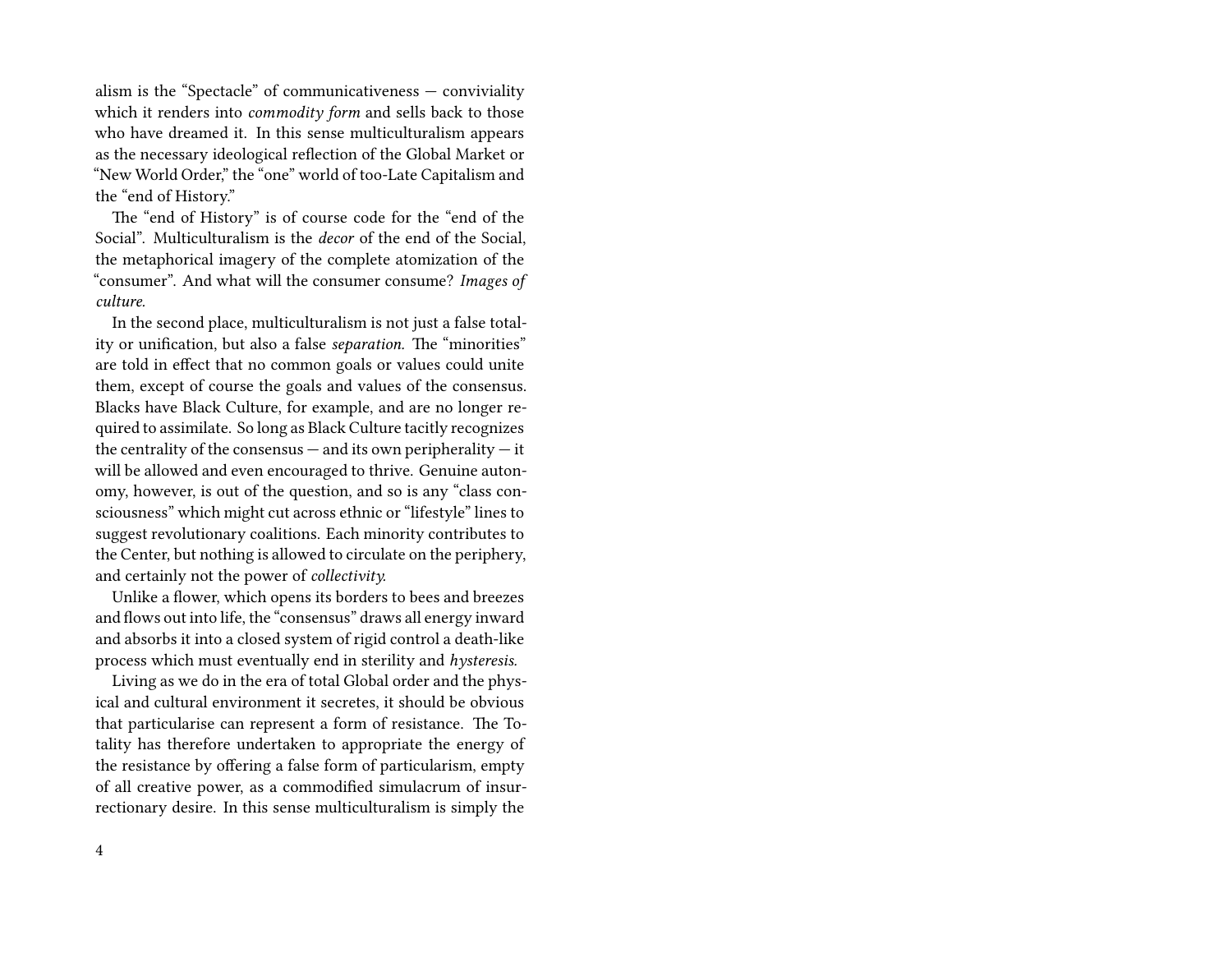freedoms" can effect change on the level of "experienced life" without imposing categories of control. A New-age Nietzsche might have called it "the will to self-empowerment".

The poet Nathaniel Mackay calls it *cross-culturalism.* The image expresses a non-hierarchic, de-centered web of cultures, each one singular, but not alienated from other cultures. Exchange takes place as reciprocity across the permeable boundaries of this complex of autonomous, but loosely defined, *differences.* I would add a further refinement. This reciprocity will produce more than the mere sum of exchanges within the system, and this *more* will constitute a universal value in circulation among free collectivities and individuals. Hence the term *cross-cultural synergetics* might describe the precise term (or slogan) proposed as a replacement for "multiculturalism".

## **Conclusion**

The multicultural paradigm presupposes a false totality within which are subsumed a set of false particularities. These differences are represented and packaged as "lifestyle choices" and "ethnicities", commodities to appease the genuine passion for genuine difference with mere "traces" and *images* of "dignity" and even of "rebellion". Against this, cross-cultural synergism proposes actual autonomy, whether for individuals or cohesions of individuals, based on radical consciousness and organic identity. In this sense, cross-culturalism can only oppose itself to "multiculturalism", either through a strategy of subversion, or through open assault. Either way, "multiculturalism" must be destroyed.

recto of that page whose verso is "ethnic cleansing". Both sides spell disappearance for any authentic particular culture of resistance.

At the same time the Consensus secretly encourages race and even class hatred. In the mysterious absence of that "Evil Empire" which once provided an excuse for every act of violent repression and corruption carried out in "defense of Western Civilization", the Consensus must now seek out or even create its "enemies" *within itself.* Intelligence orgs fall in love with violent nationalists, separatists, and chauvinists of all kinds. In such circles, multiculturalism means: "let them tear out each others' throats, and save us the trouble". Thus every act of rebellion and violent hatred simply increases the power of the "Security State". Already we see that the Discourse of Power is running out of patience with these "darned minorities and all their P.C. blather. We offered them multiculturalism and look! Still they rebel. Criminals!"

The Left has believed so long in the "International" that it has — so far — failed to adjust to the post-1989 situation with a clear response to the "New Globalism." When the Berlin Wall fell, in the moment of freedom which opened there, a new form of internationalism rushed to fill the breach. As United States politicians crowed about how "the Cold War is over and *we won*" international Capital declared the end of all ideology. This means not only that Communism is "dead" but also that "democratic republicanism" has served its purpose and transformed itself into an empty idol. Henceforth only one force will "rule" the rationality of money. Abstracted from all real valuation, representing nothing but itself, money is etherealized, and finally divinized. Money has "gone to Heaven" and left mere life behind.

In this situation both Right and Left will rebel — and in some cases it will be hard to tell the difference. A myriad forms *of particularism* will arise, consciously or unconsciously, to oppose the false totality and pitiful booby-prizes of multicultural